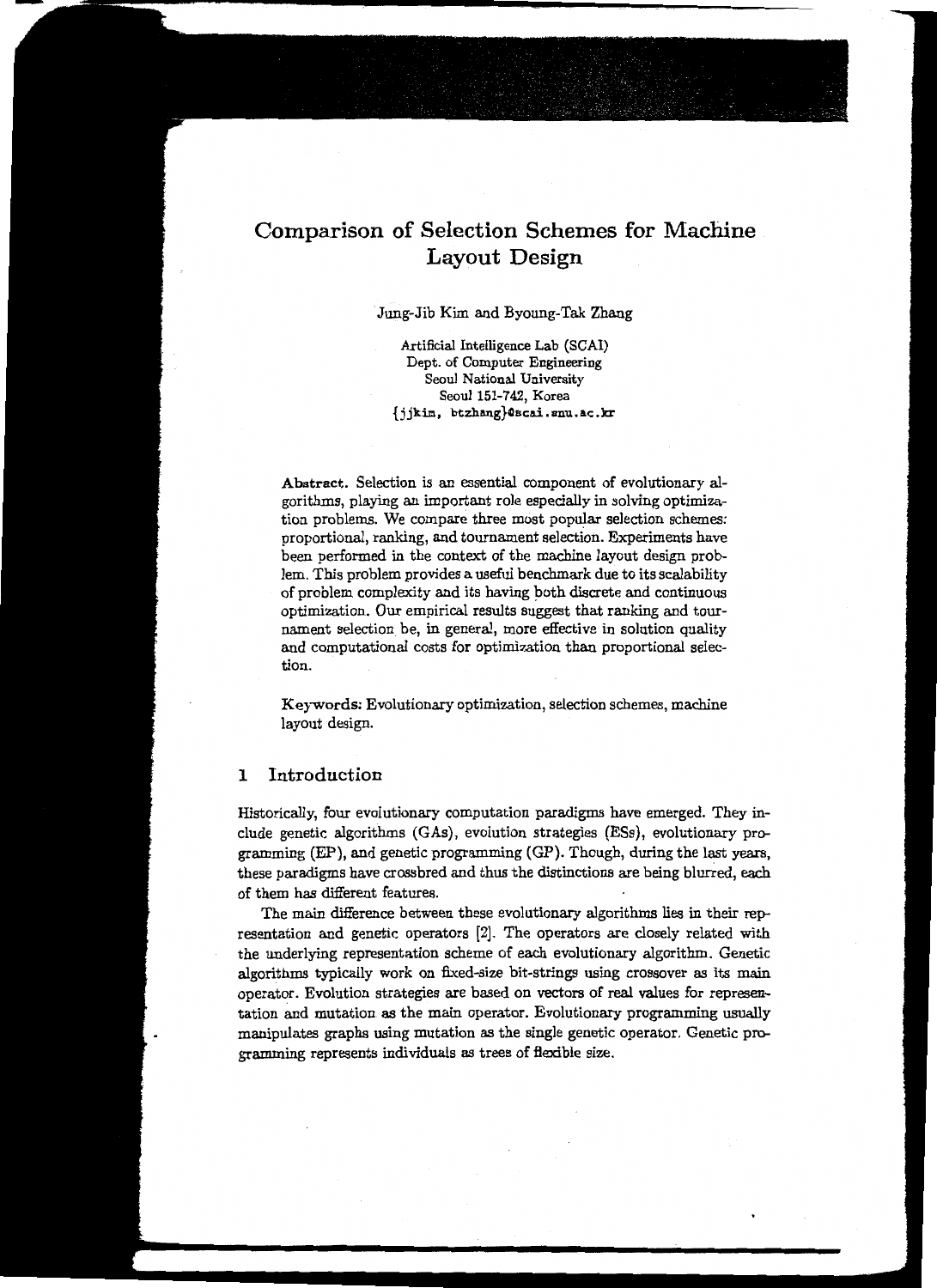Each of the evolutionary algorithms has also developed its own selection scheme. GA. and GP use proportional selection. ES has developed various rankingbased selection schemes. EP is used usually with tournament selection. Characterization of the distinctive features of these methods is a prerequisite for effective application of evolutionary algorithms and for the design of new algorithms.

Goldberg and Deb [7] provide an analysis on the convergence time and growth ratio of several selection schemes. But, they considered only the effect of selection, ignoring the effect of other genetic operators such as crossover and mutation. Baeck and Hoffmeister [1] observed that small takeover time is connected with quickly decrease iin genotypic diversity even for a genetic algorithm with crossover and mutation enabled. Blickle and Thiele [3] made a mathematical analysis of tournament selection to allow a prediction of the fitness values after selection. They show that for the same selection intensity tournament selection has the smallest loss of diversity and the highest selection variance.

In this paper, we compare performances of various selection schemes in a realistic setting. The machine layout problem was chosen as a testbed for this comparative study. The algorithm halts either it reaches the maximum generation or there is no performance improvement in a fixed number of consecutive generations.

The paper is organized as follows. Section 2 defines the machine layout problem. Section 3 describes the methods in comparison. Numerical results are given in Section 4. Section 5 summarizes the results and their implication.

### 2 Machine Layout Design

Machine layout design (MLD) is concerned with arrangement of physical machines in a certain area. This problem can be formulated as an optimization problem in which the best facility layout is sought by optimizing some measure of performance, such as material handling costs, subject to some constraints [5]. Because of the combinatorial nature of facility layout problems, heuristic techniques are the most promising approach for solving layout problems of practical size.

Heragu and Kusiak have formulated a multiple-row machine layout problem as a two-dimensional continuous space allocation problem, which belongs to the continuous optimization approach [8]. However, in many practical problems, the machines are arranged along well-defined rows because in most cases the separation between rows can be predetermined according to the features of material handling system; that is, this problem can be viewed as discrete in one dimension and continuous in another dimension (6].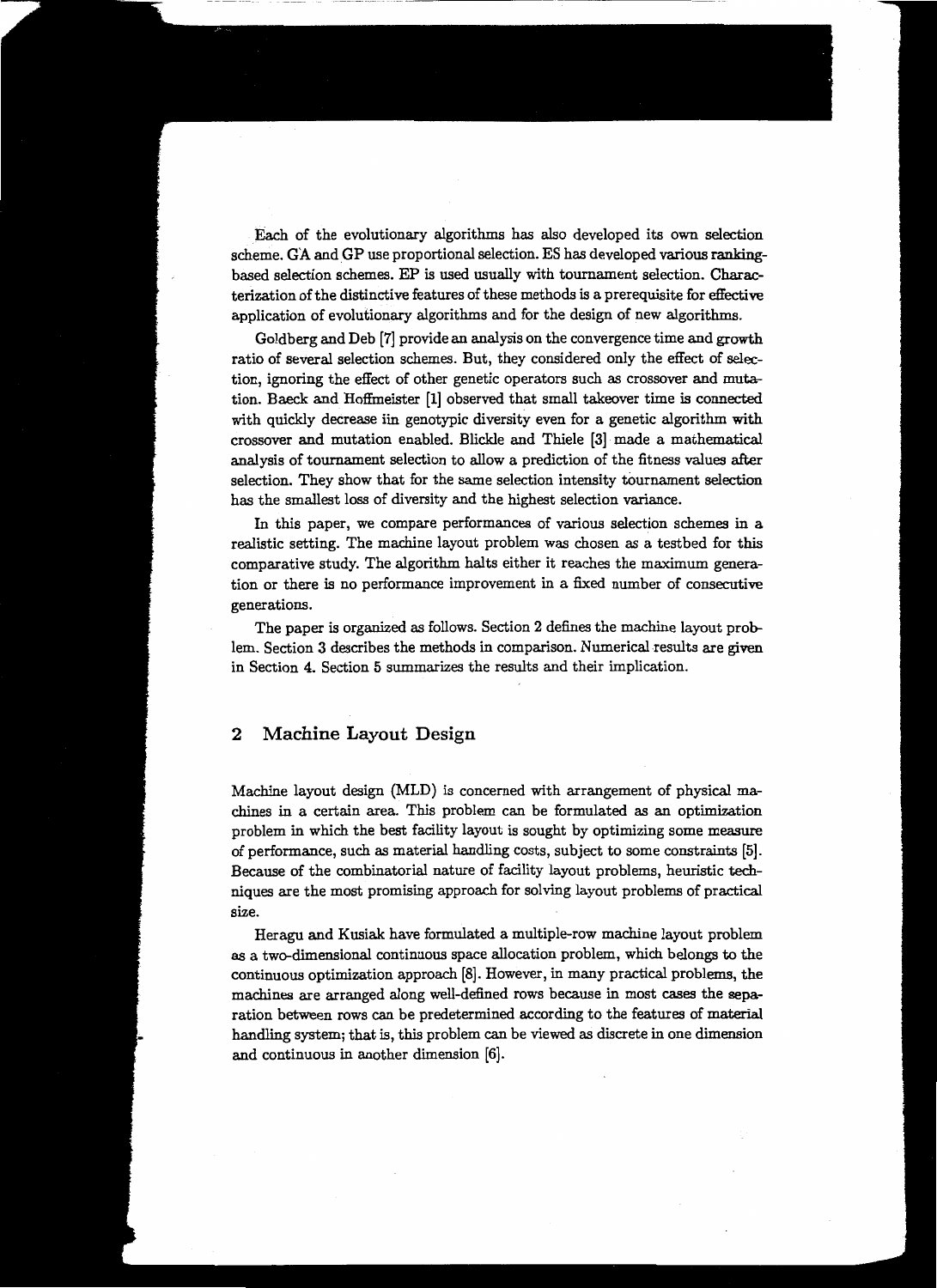| Symbol           | Description                                                                     |  |  |  |
|------------------|---------------------------------------------------------------------------------|--|--|--|
| $\boldsymbol{n}$ | number of machines                                                              |  |  |  |
| $\boldsymbol{m}$ | number of rows                                                                  |  |  |  |
| fij              | frequency of trips between machines i and j                                     |  |  |  |
| $c_{ij}$         | handling cost per unit distance traveled between machines $i$ and $j$           |  |  |  |
| $\ell_i$         | length of machine i                                                             |  |  |  |
| $\ell_o$         | separation between two adjacent rows,                                           |  |  |  |
| $d_{ij}$         | $ $ minimum clearance between machines $i$ and $j$                              |  |  |  |
| $x_i$            | distance between center of machine $i$ and the vertical reference line $\ell_v$ |  |  |  |
| Y.               | distance between center of machine i and the horizontal reference line $\ell_h$ |  |  |  |
|                  | Table 1. Symbols for the definition of the machine layout problem.              |  |  |  |

Let  $x_i$  and  $y_i$  be the distances from the center of machine  $i$  to vertical and horizontal reference lines, respectively. Let the decision variable  $z_{ik}$  be

$$
z_{ik} = \begin{cases} 1, \text{ if machine } i \text{ is allocated to row } k \\ 0, \text{ otherwise.} \end{cases} \tag{1}
$$

The multiple-row machine layout problem with unequal area can be formulated as a mixed-integer programming problem:

$$
\min \sum_{i=1}^{n-1} \sum_{j=i+1}^{n} c_{ij} f_{ij} (|x_i - x_j| + |y_i - y_j|)
$$
 (2)

s.t. 
$$
|x_i - x_j| z_{ik} z_{jk} \ge \frac{1}{2} (\ell_i + \ell_j) + d_{ij}, \quad i, j = 1, ..., n
$$
 (3)

$$
y_i = \sum_{k=1}^{m} \ell_0(k-1) z_{ik}, \quad i = 1, ..., n \tag{4}
$$

$$
\sum_{k=1}^{m} z_{ik} = 1, \quad i = 1, ..., n \tag{5}
$$

$$
\sum_{i=1}^{n} z_{ik} < n, \quad k = 1, \dots, m \tag{6}
$$

$$
x_i, y_i \ge 0, \quad i = 1, ..., n \tag{7}
$$

$$
z_{ik} = 0, 1, i = 1, ..., n, k = 1, ..., m
$$
 (8)

where the symbols are explained in Table 1.

The objective is to minimize the total cost involved in making the required trips between the machines. Constraint (3) ensures that no two machines overlaP. Constraints (5)-(6) ensure that one machine is assigned only to one row. Variable  $y_i$  in (4) is not necessary in this model because it can be determined by  $z_{ik}$ , but with this notation the model can be easily understood.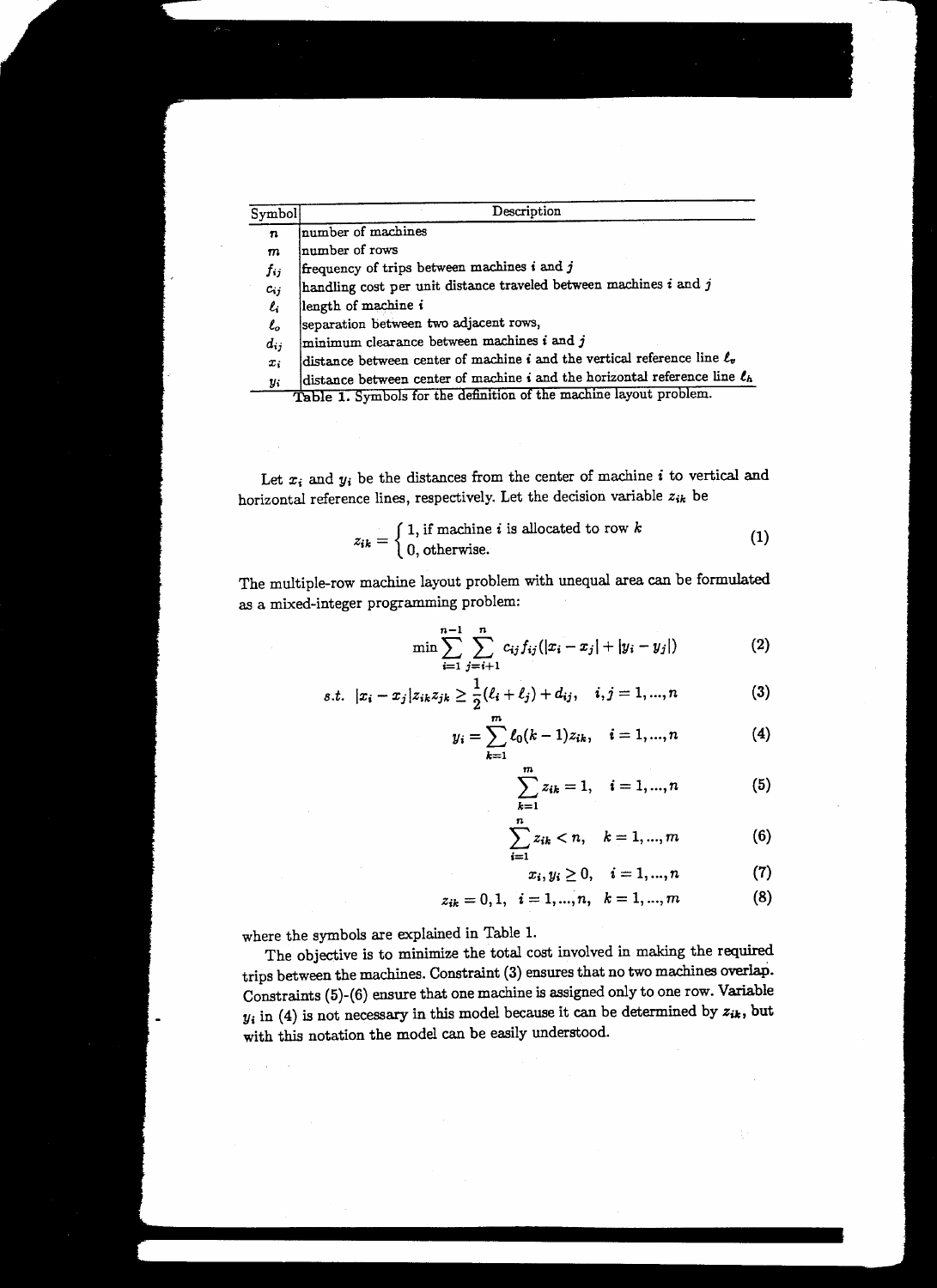Recently, several researchers have applied evolutionary algorithms to machine layout design. Tate and Smith used genetic algorithms to shape-constrained unequal area facility layout problems [11]. Cheng and Gen [4] studied genetic algorithms for solving multi-row machine layout problems.

For r-row layout problem of n machines, the chromosome  $a_k$  is represented as

$$
a_k := [(s_1^k, s_2^k, ..., s_{r-1}^k), (m_{i_1}^k, m_{i_2}^k, ..., m_{i_n}^k), (\delta_{i_1}^k, \delta_{i_2}^k, ..., \delta_{i_n}^k)]
$$
(9)

where  $m_j^k$  represents the machine in the *j*th position, and  $\delta_{ik}$  denotes the neat clearance between machines  $m_{j-1}$  and  $m_j$ . The separators  $s_j^k$ , generally 1 <  $s_j^k$  < *n* and  $s_j^k$  <  $s_{j+1}^k$ , denote the cutting position to separate the list into *r* parts according to the r-row requirement. A machine in the jth part is assigned to the corresponding row.

#### 3 Selection Methods

Evolutionary algorithms are population-based search methods. The search begins with randomly initialized individuals (or chromosomes) which are iteratively improved. Genetic operators are used to modify the existing individuals and better ones are selected into the next generation.

The initial population is created by randomly generating the separator list, the machine permutation list, and the neat clearance list. The separator is simply a random integer within the open region  $(1, n)$ . A new machine list is generated by a permutation of machine symbols. The neat clearance list is generated within an allowable region. Each field of the layout is modified by crossover and mutation operators. The machine sequences are rearranged by crossover of parent sequences. Mutation is performed by selecting a chromosome and then picking up a random neat clearance which is perturbed.

The fitness of individuals is evaluated in terms of total cost and penalty to illegality:

$$
f(a_k) = \frac{1}{F_k + \lambda_k K}, \quad k = 1, 2, ..., \mu
$$
 (10)

where  $F_k$  is the total cost, K is a positive penalty value, and  $\mu$  is the population size. The total cost for the kth chromosome is given by

$$
F_k = \min \sum_{i=1}^{n-1} \sum_{j=i+1}^n c_{ij} f_{ij} (|x_i^k - x_j^k| + |y_i^k - y_j^k|).
$$
 (11)

To calculate the penalty for violation of working areas, let  $L_k^1$  and  $L_k^2$  be the necessary working areas required by machines which are arranged in the first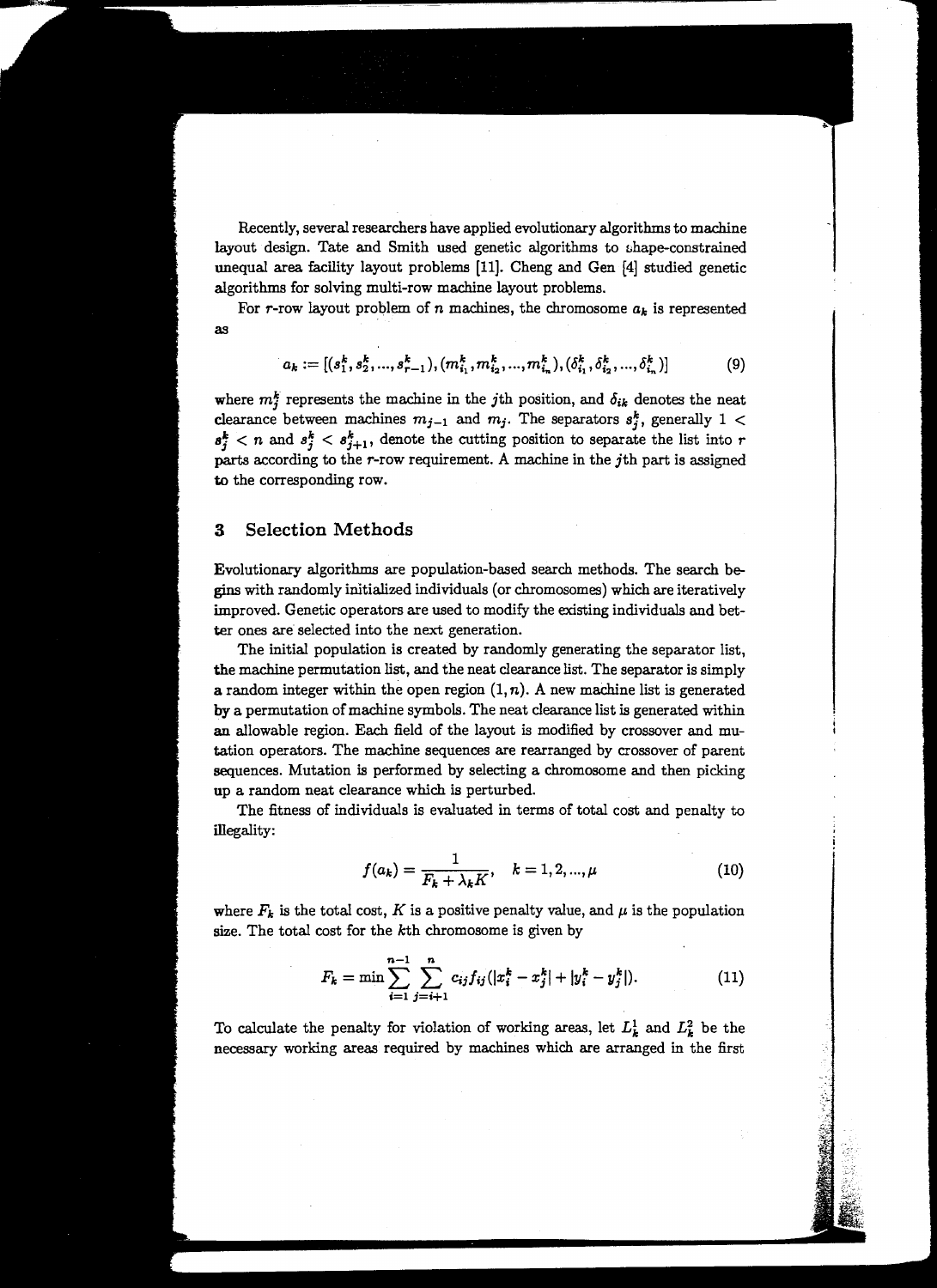and second rows, respectively, for the given chromosome  $a_k$ , and let  $L_k^u$  =  $\max\{L_k^1, L_k^2\}$ . Then, the penalty coefficient  $\lambda_k$  is calculated as follows:

$$
\lambda_k = \begin{cases} 0, & \text{if } L_k^u - L \le 0 \\ L_k^u - L, \text{otherwise.} \end{cases} \tag{12}
$$

After the fitness of chromosomes evaluated, fitter individuals are selected into the next generation. We compared three selection schemes: proportional selection, tournament selection, and ranking selection.

In proportional selection, the individuals are selected according to their relative fitness values. The selection probability of individuals is defined as

$$
p_s(a_i^t) = \frac{f(a_i^t)}{\sum_{j=1}^{\mu} f(a_j^t)}.
$$
\n(13)

This is a probabilistic selection method in which every individual having nonzero fitness will have a chance to be reproduced. This selection scheme is adopted by the simple genetic algorithm and believed to be the most similar mechanism that occurs in nature.

Tournament selection [3] is performed by choosing parents randomly and reproducing the best individual from this group. When the number of parents are q, this is called the q-tournament selection. This process is repeated  $\mu$  times to produce the next generation of individuals. The selection probabilities for q-tournament selection are given by

$$
p_s(a_i^t) = \frac{1}{\mu^q} \left( (\mu - i + 1)^q - (\mu - i)^q \right). \tag{14}
$$

Ranking selection is a selection method which assigns selection probabilities solely on the basis of the rank *i* of individuals, ignoring absolute fitness values. In  $(\mu, \lambda)$  uniform ranking [9], the best  $\mu$  individuals are assigned a selection probability of  $\frac{1}{\mu}$ , while the rest are discarded:

$$
p_s(a_i^t) = \begin{cases} \frac{1}{\mu}, 1 \leq i \leq \mu \\ 0, \ \mu < i \leq \lambda. \end{cases}
$$
 (15)

#### 4 Empirical Studies

Experiments have been performed for two-row machine layout problems. The number of machines was  $N = 10, 20$ . Problem instances were generated at random. For each problem instance, one run was made for each selection method. For each problem size, 100 runs were made and the best and average performance were measured. Optimization terminates when 50 consecutive search steps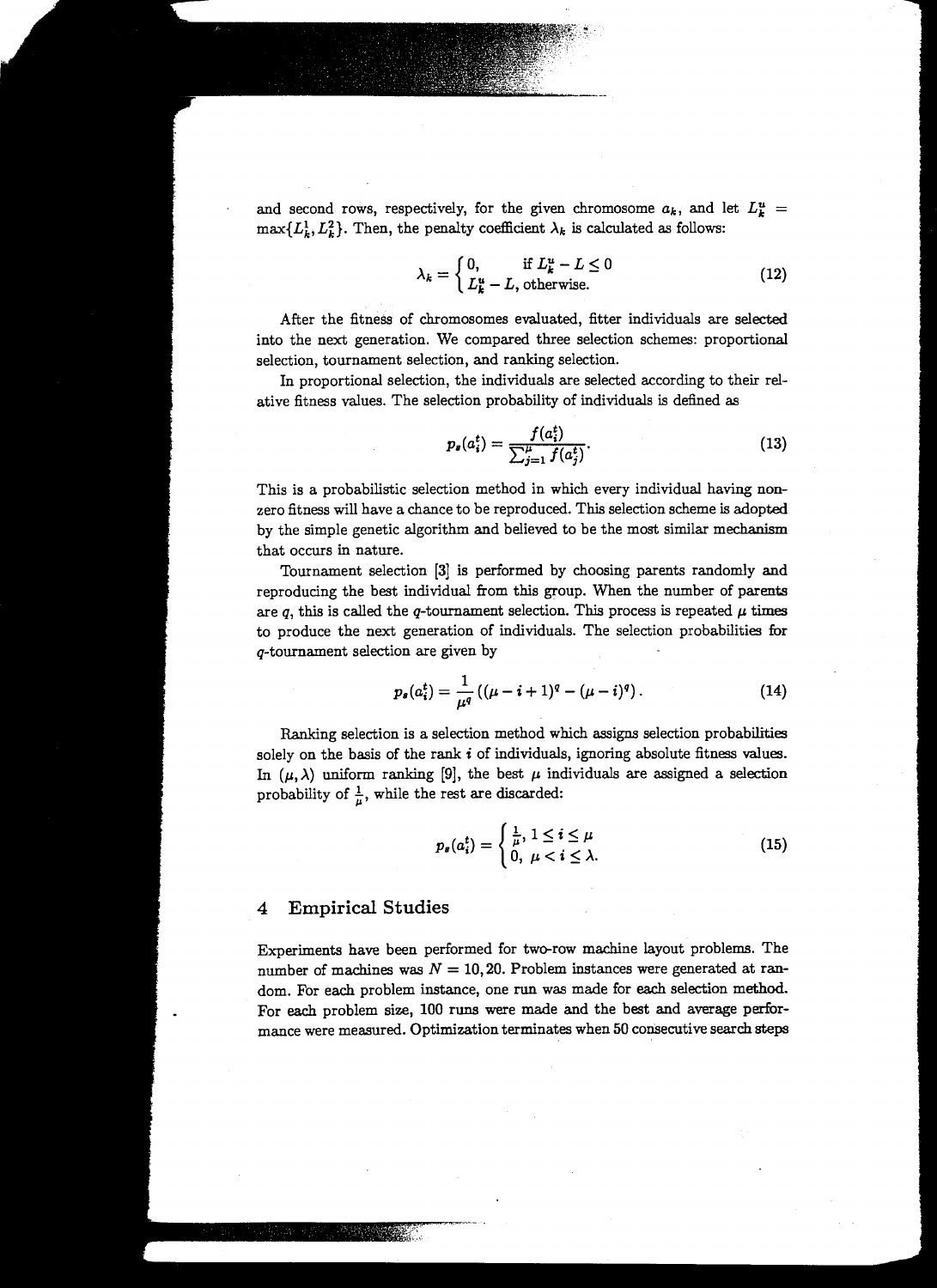|         | Method MaxFit AvgFit StanDev                                                  |  |
|---------|-------------------------------------------------------------------------------|--|
|         | Proportional 9.993 6.508 0.010060                                             |  |
|         | Tournament   9.649 6.743 0.010409                                             |  |
| Ranking | $\begin{array}{ c c c c } \hline 9.932 & 6.743 & 0.010154 \hline \end{array}$ |  |
|         | $7.10 - 21.5$                                                                 |  |

Table 3. *Comparison of solution qualities*  $(\times 10^{-2})$  for  $N = 10$ .

| Method MaxFit AvgFit StanDev       |  |                         |
|------------------------------------|--|-------------------------|
| Proportional 11.719 8.218 0.001404 |  |                         |
| Tournament 11.880 9.159 0.001021   |  |                         |
| Ranking                            |  | $11.935$ 9.129 0.001019 |
|                                    |  |                         |

Table 4. *Comparison of solution qualities*  $(\times 10^{-3})$  for  $N = 20$ .







 $F$ ig. 2. *Evolution of fitness values averaged over the runs (N=20).*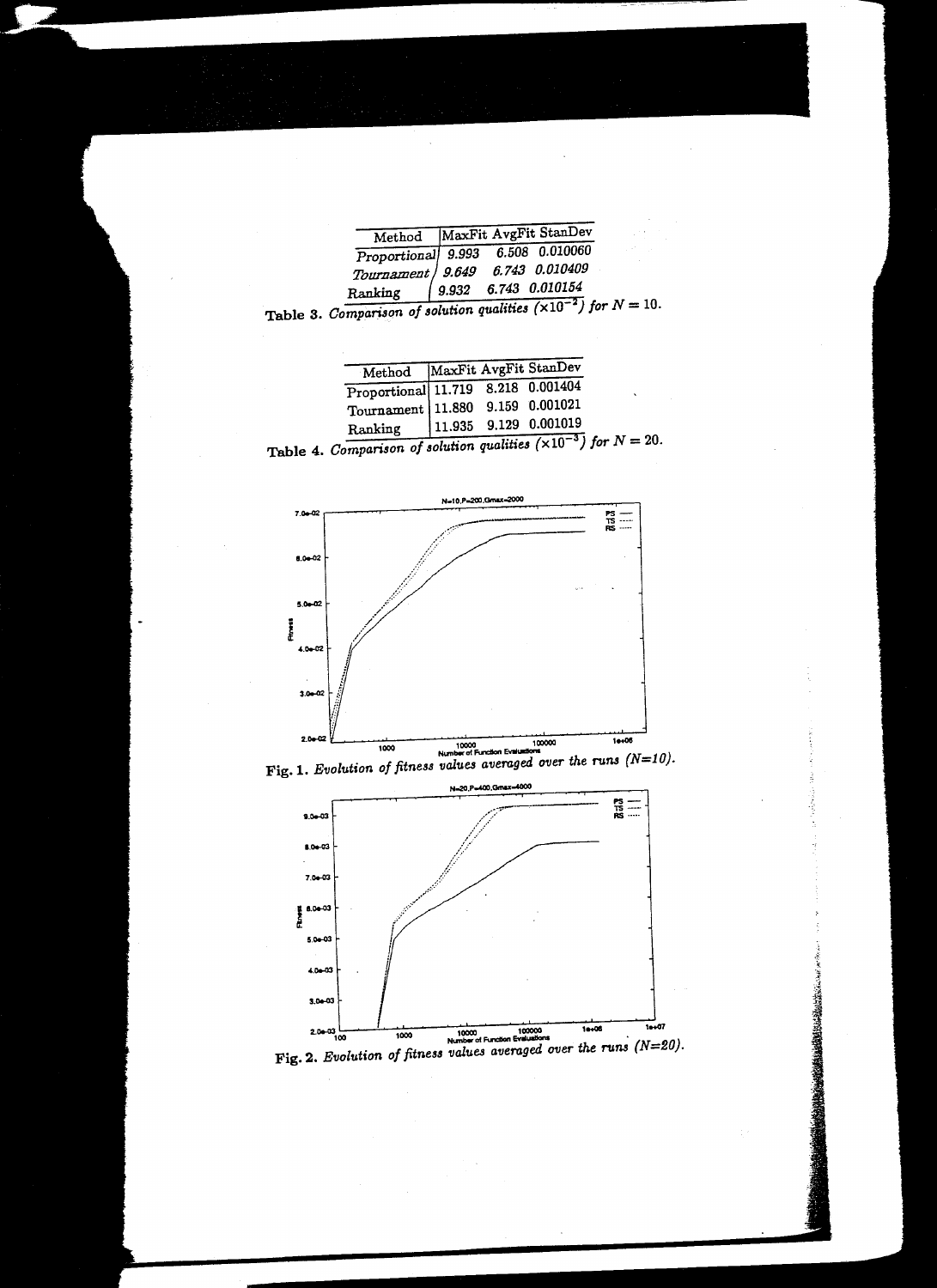achieve no improvement or when the maximum number of generations allowed is reached.

Table 2 summarizes the parameters used for the experiments. For larger size problems, We used a larger population size and a greater number of generations allowed to improve the search capability. We made some preliminary experiments to find out best parameter values for specific selection schemes. The tournament size was  $q = 2$ . The truncation rate for ranking selection was 0.6.

| Parameter          | Value      |  |
|--------------------|------------|--|
| Number of machines | 10, 20     |  |
| Population size    | 200, 400   |  |
| Max generation     | 2000, 4000 |  |
| Crossover rate     | 0.4        |  |
| Mutation rate      | 0.2        |  |
| Selection scheme   | PS, TS, RS |  |

Table 2. Parameter values used for experiments.

Tables 3 and 4 summarize the results for  $N = 10$  and  $N = 20$ , respectively. For  $N = 10$ , the tournament selection (TS) and the ranking selection (RS) obtained comparable performance in the average fitness which is significantly better than the proportional selection (PS). The same is true for  $N = 20$ .

Figures 1 and 2 compare the evolutionary curves for three methods. Shown are the fitness values averaged over 100 runs made for each method. The curves clearly show the difference in speed and quality of solutions for three selection schemes. To summarize, the tournament selection and ranking selection outperformed the proportional selection both in solution quality and optimization speed and there was, in general, no significant difference between the first two.

## 5 Conclusion

Three different selection schemes have been compared in the context of the machine layout problem. The performance measures used were solution quality and computational costs. The tournament selection and ranking selection outperformed, in general, the proportional selection with respect to both measures. There was no significant difference between tournament selection and ranking selection. In conclusion, tournament selection and ranking selection seem more suitable for solving optimization problems than proportional selection.

**ANGEL AND PROPERTY**